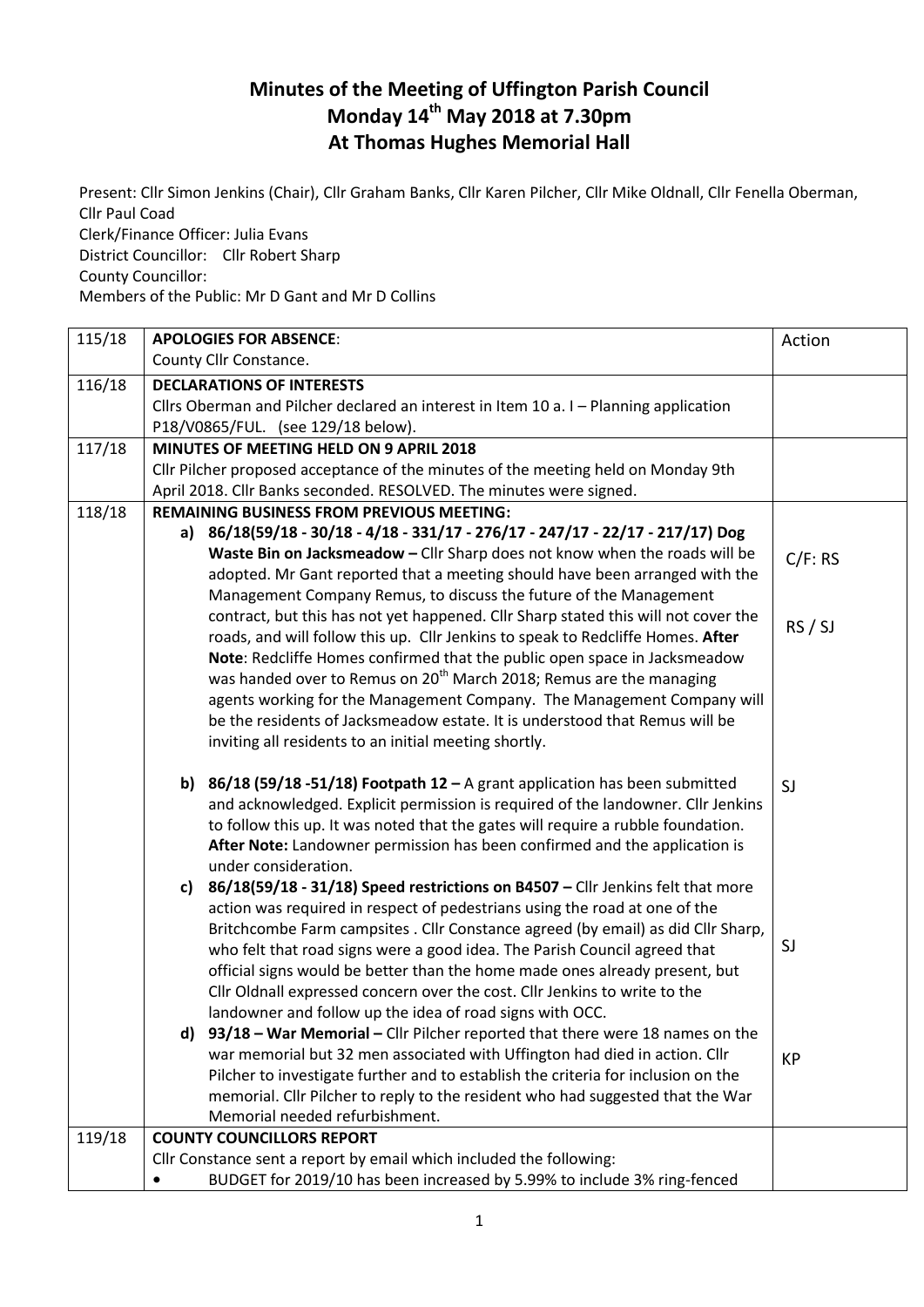increase for social care - children and adults.

|        | increase for social care - children and adults.                                           |    |
|--------|-------------------------------------------------------------------------------------------|----|
|        | SOCIAL CARE : Care worker recruitment drive has already attracted more                    |    |
|        | applicants in 5 months as in past 2 years.                                                |    |
|        | POTHOLES: As Cabinet Member for Environment and Transport Cllr Constance                  |    |
|        | has raised potholes to the top of the OCC agenda. The Government has provided £2.8        |    |
|        | million extra for repairs, giving about £16 million for road repairs this year. Adverse   |    |
|        |                                                                                           |    |
|        | weather over the winter has severely damaged the roads. Reports to Fix My Street are      |    |
|        | now running between 7,000 to 8,000 per month, up from the average of 2,000 per            |    |
|        | month. Two extra repair teams have been bought in and an additional Dragon Patcher        |    |
|        | has been purchased.                                                                       |    |
|        | HGVs: OCC is working with Trading Standards to police HGVs ignoring weight                |    |
|        | restrictions on rural roads and bridges. Since Feb 2016 there have been 100               |    |
|        | prosecutions with 57 more cases under active investigation.                               |    |
|        | GROWTH DEAL : A deal with the Government brings £215 million over 5 years                 |    |
|        | for infrastructure, including £60 million for affordable housing.                         |    |
|        | UNITARY COUNCIL: the plan agreed by all councils last year for a Unitary                  |    |
|        | authority is still with the Secretary of State.                                           |    |
|        | EAST WEST RAILWAY : Funding of £1billion has been secured to extend the                   |    |
|        | East/West railway from Bicester to Bletchley (Milton Keynes). Following this model a      |    |
|        |                                                                                           |    |
|        | new consortium will now be formed by the councils east of Bletchley to extend the         |    |
|        | railway to Bedford and Cambridge.                                                         |    |
|        | OXFORD EXPRESSWAY : There are 3 possible 'corridors' to route this road                   |    |
|        | through Oxfordshire, which makes us the most affected by this development. A              |    |
|        | preferred route has not been decided, as the technical assessments are not yet            |    |
|        | available. OCC has responded to Highways England that the Expressway must NOT use         |    |
|        | the section of A34 through central Oxfordshire, and must not seek to use A34 where it     |    |
|        | serves as a local road past Oxford City. It must also be developed separately from local  |    |
|        | planned enhancements like the Culham river crossing The VWHDC prefers a route             |    |
|        | south of Abingdon; SODC prefers a route north of Oxford and they have called for a        |    |
|        | public enquiry.                                                                           |    |
|        | THAMES WATER's RESERVOIR : OCC has called for more detail about TW's                      |    |
|        | estimates of population growth in the county. They have asked also how much of the        |    |
|        | water will be sold to other water companies, and called (again) for TW to speed up their  |    |
|        | programme of leakage reduction to 'delay the need for a reservoir as long as possible.    |    |
|        |                                                                                           |    |
|        | ENVIRONMENT : OCC is planning first Zero Emission Zone in the world for                   |    |
|        | centre of Oxford by 2020. Improvements for cyclists in and around Oxford City have        |    |
|        | been initiated and there have been consultations on how to increase recycling.            |    |
|        | Cllr Coad reported that he had seen correspondence regarding work on the road at          |    |
|        | Craven Common. Cllr Coad to forward to Cllr Jenkins who will speak to OCC Highways.       | SJ |
|        | After Note: OCC Highways have confirmed that they have the Micro programme                |    |
|        | scheduled to begin mid-July with Craven Common included.                                  |    |
| 120/18 | <b>DISTRICT COUNCILLORS REPORT</b>                                                        |    |
|        | Cllr Sharp reported that the LPP2 examination would take place in the summer. The         |    |
|        | successful infrastructure bids include funding for the Didcot/Harwell area with a small   |    |
|        | amount for the Wantage eastern relief road. Cllr Barber has stepped down as leader        |    |
|        | and Cllr Roger Cox is likely to be his successor. This will be ratified on Wednesday. The |    |
|        | Vale has called for a Public enquiry on the Oxford-Cambridge expressway. BBOWT and        |    |
|        | CPRE are also calling for more consultation.                                              |    |
|        | After Note: Cllr Roger Cox has been elected the new Leader of Vale of White Horse         |    |
|        | District Council and Cllr Monica Lovatt elected chairman.                                 |    |
|        | Cllr Sharp was thanked for attending.                                                     |    |
| 121/18 | <b>POLICE REPORT</b>                                                                      |    |
|        |                                                                                           |    |
|        | An email report was circulated.                                                           |    |
| 122/18 | <b>OPEN FORUM</b>                                                                         |    |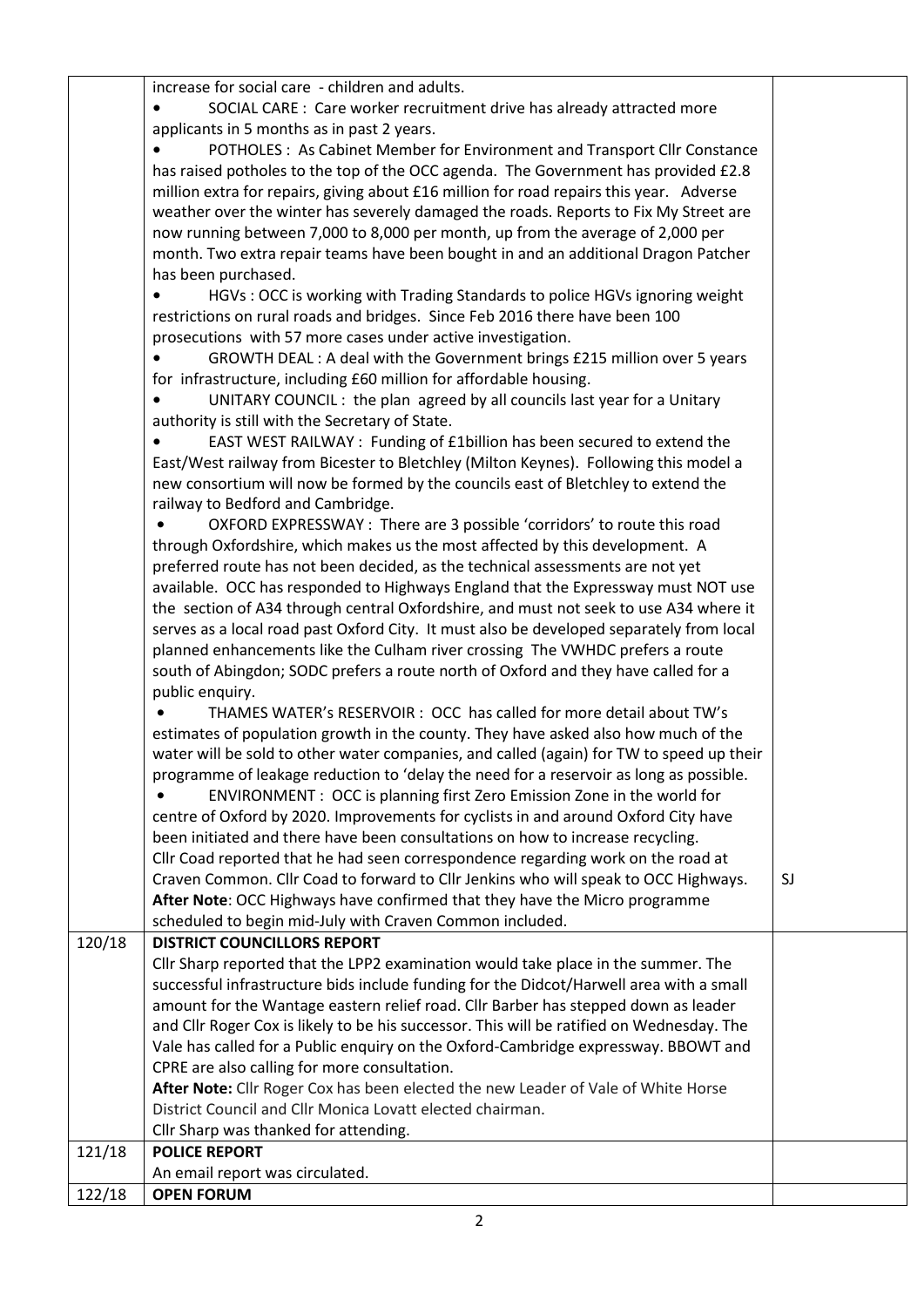|        | Mr Collins asked what was happening to the Old Post Office. Cllr Jenkins gave an update               |           |
|--------|-------------------------------------------------------------------------------------------------------|-----------|
|        | on the Planning Application.                                                                          |           |
|        | <b>ONGOING PROJECTS</b>                                                                               |           |
| 123/18 | <b>Land Registry</b>                                                                                  |           |
|        | Old School Room - Land Registry will be sending a surveyor out to look at the site. It                |           |
|        | was noted that the original map showed a track included in the land parcel. Cllr Jenkins              |           |
|        | has confirmed that the Parish Council will take this on.                                              |           |
|        | Burial Ground - the Solicitor has requested a value for the land. Cllr Oldnall noted that             |           |
|        | there was a specific formula to be used to calculate the value and agreed to provide                  | <b>MO</b> |
|        | this.                                                                                                 |           |
| 124/18 | <b>Community Led Plan</b>                                                                             |           |
|        | Cllr Jenkins to produce a draft Final Report.                                                         | SJ        |
| 125/18 | <b>Neighbourhood Plan</b>                                                                             |           |
|        | The pre-submission draft has been completed, and a public meeting was held on 24                      |           |
|        | April. The statutory 6 week pre-submission consultation commenced on 7 May,                           |           |
|        | although notification to external consultees was delayed by one week, to permit                       |           |
|        | agreement of the privacy policy. This will extend the consultation period by one week to              |           |
|        | 26 June.a copy of the plan is available in various public places in Uffington and Baulking            |           |
|        | . A copy of the executive summary will be sent to all residents of Uffington and                      |           |
|        | Baulking.                                                                                             |           |
| 126/18 | <b>TBSM Update</b>                                                                                    |           |
|        | a) Trust Deed - The solicitor has sent out the recommendation on the Trust deed                       |           |
|        | and this is expected any day.                                                                         |           |
|        | b) UMT lease - The lease is ready and the meeting agreed that it should be signed.                    |           |
|        | It will be added to the Contracts and Leases register.                                                | Clerk     |
|        | Museum update - It has been a slow start for the new exhibition. Cllr Pilcher is<br>c)                |           |
|        | chasing for the electrical report.                                                                    | KP        |
| 127/18 | <b>Old Schoolroom Repairs</b>                                                                         |           |
|        | The repair account was circulated and showed £14.5k still to be raised, but there are                 |           |
|        | commitments which have not yet been received. Cllr Pilcher stated that the fundraising                |           |
|        | had gone extremely well.                                                                              |           |
|        | A meeting was held with the Architect and the Builder at which the contract was signed.               |           |
|        | Work will start on $11^{th}$ June and should be finished by $6^{th}$ August. There will be no traffic |           |
|        | control as the scaffolding will be off the road. The Vale has asked for photographs of the            |           |
|        | stone in order to discharge one of the planning conditions. John Cole has agreed to                   |           |
|        | provide this. Payments will be made at 4 weeks and 8 weeks with 2.5% retained for 6                   |           |
|        | months. Approval for delegation of payments within the agreed budget for the work -                   |           |
|        | proposed: Cllr Jenkins, Seconded: Cllr Oldnall. RESOLVED.                                             |           |
|        | It was agreed to keep the fundraising campaign open until the project is complete. Cllr               |           |
|        | Pilcher noted that there were two other projects lined up for the Old Schoolroom:                     |           |
|        | cleaning and repair of the windows and landscaping and access improvements.                           |           |
| 128/18 | <b>S106 Contributions</b>                                                                             |           |
|        | It was agreed that refurbishment of the War Memorial would not be a suitable S106                     |           |
|        | project.                                                                                              |           |
|        | Awaiting final costs for the Scouts trailer so that the funding can be approved.                      | Clerk     |
|        | The Cricket Club has submitted an application for their funds which are specifically for              |           |
|        | Cricket. Clerk to review the application.                                                             |           |
|        | <b>PLANNING MATTERS</b>                                                                               |           |
| 129/18 | <b>New Applications to be considered:</b>                                                             |           |
|        | P18/V0865/FUL - Former Post Office, Broad Street. Proposed new dwelling with                          |           |
|        | access. The meeting agreed to support this application on the grounds that the                        |           |
|        | development was on a brownfield site and the existing building is deteriorating.                      |           |
| 130/18 | Craven Yard - New garage. The matter is with the enforcement team. No update                          |           |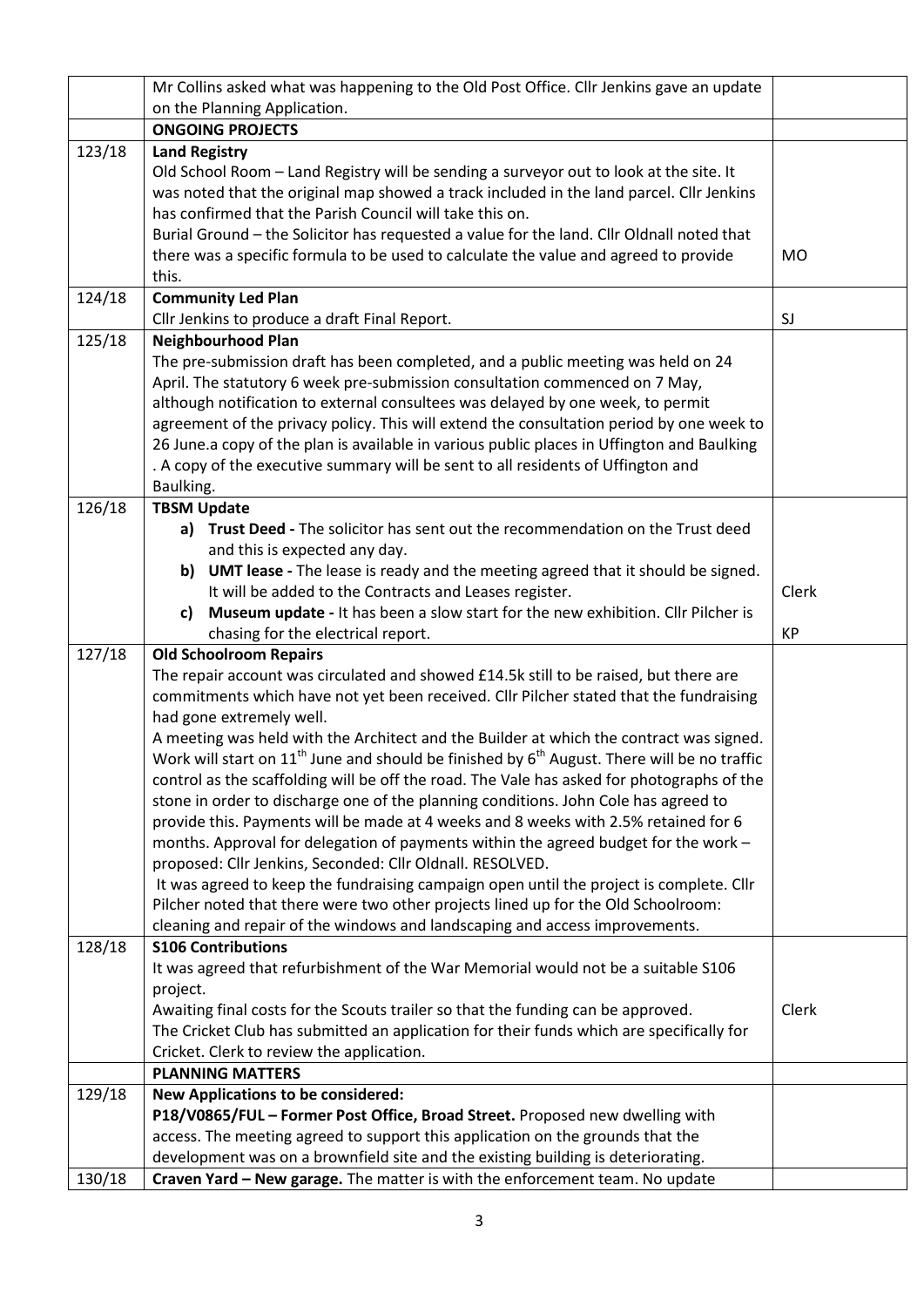|        | available.                                                                                                  |               |
|--------|-------------------------------------------------------------------------------------------------------------|---------------|
| 131/18 | Planning Appeal - P17/V2111/O-UFF, Chapel Field, Fawler Road. The appeal was                                |               |
|        | dismissed.                                                                                                  |               |
| 132/18 | Update on outstanding planning applications:                                                                |               |
|        | P18/V0003/O - Dragon Hill, Woolstone Road. Outline permission for the development                           |               |
|        | of two new dwellings. Response due by 27th January 2018. Refused.                                           |               |
|        | <b>FINANCE</b>                                                                                              |               |
| 133/18 | To approve May payments and sign cheques:                                                                   |               |
|        | Cllrs Pilcher and Oldnall proposed and seconded approval of payments totalling                              |               |
|        | £1816.13. RESOLVED. A full list of payments is filed with these minutes. The cheques                        |               |
|        | were signed.                                                                                                |               |
| 134/18 | <b>New NALC Pay Scales</b>                                                                                  |               |
|        | The new scales, applicable from 1 <sup>st</sup> April 2018, were presented and adopted.                     |               |
| 135/18 | <b>Electronic Payments</b>                                                                                  |               |
|        | A letter from HMRC was presenting requesting that the Parish Council pay by electronic                      |               |
|        | means going forward. A discussion on financial control followed. Clerk to establish                         |               |
|        | whether it is possible to impose a transaction limit on electronic payments.                                |               |
|        | Cllr Jenkins proposed adopting electronic payments; Cllr Pilcher seconded. Cllrs Jenkins                    | SJ/MO/Clerk   |
|        | and Oldnall to work with the Clerk to get the mechanism and controls set up.                                |               |
| 136/18 | Application for funding from 1st SITV Scout Group                                                           |               |
|        | £638 has been agreed for the trailer. A further amount may be required for a tarpaulin                      | SJ            |
|        | cover for another trailer. Cllr Jenkins to chase.                                                           |               |
| 137/18 | <b>Shared Printer for the Clerk</b>                                                                         |               |
|        | A printer has been identified. The Parish Council would pay 35% of the cost. Various                        | Clerk         |
|        | suppliers are to be investigated.                                                                           |               |
| 138/18 | THE JUBILEE FIELD TRUST - THE WAY FORWARD                                                                   |               |
|        | Tessa Hennessey's report was reviewed. The meeting agreed to accept the advice given.                       |               |
|        | A separate meeting of the Jubilee Field Trust is required. The first meeting is to be held                  |               |
|        | on 21 <sup>st</sup> May at 7.30pm in The Old Schoolroom. Clerk to prepare an agenda.                        | Clerk         |
|        | <b>ANNUAL/QUARTERLY REVIEWS</b>                                                                             |               |
| 139/18 | <b>Review of Asset Register</b>                                                                             |               |
|        | The updated Asset Register was adopted.                                                                     | <b>CLOSED</b> |
|        | <b>Quarterly Asset Inspection</b>                                                                           |               |
|        | Cllr Jenkins presented the inspection report. Three issues were raised.                                     |               |
|        | Some of the newer dog bins have lost their lids. It was agreed to take no action<br>1.                      |               |
|        | on this.                                                                                                    |               |
|        | 2. Around 50% of the posts in the fence from the allotment footbridge toward                                | SJ            |
|        | Waylands have rotted. Cllr Jenkins to contact the landowner.                                                |               |
|        | General tidiness of the Burial Ground. Cllr Jenkins felt some strimming was<br>3.                           |               |
|        | required. Cllr Banks noted that the hedges also needed some work and the                                    |               |
|        | embankment had a lot of Cow Parsley. Cllr Jenkins to look into the strimming                                | SI/GB         |
|        | and Cllr Banks to cover the other issues.                                                                   |               |
| 140/18 | <b>UPKEEP (INC. WATERCOURSES)</b>                                                                           |               |
|        | Flooding - An email has been received from a resident regarding flooding in the area of                     |               |
|        | Shotover Corner. Cllr Banks reported that the culvert arch under the road is detached                       |               |
|        | and in danger of falling away. Cllr Jenkins to discuss with OCC Highways.                                   | SJ            |
|        | Wildlife - It was noted that water voles (a protected species) have been seen in the                        |               |
|        | village. The local wildlife trust is to survey the site.                                                    |               |
|        | Verges - A discussion was held on whether to strim the verges from time to time to                          |               |
|        | maintain tidiness in the central part of the village (High Street, White Horse and                          | SJ            |
|        | Woolstone Road). It was agreed to continue with the strimming. Cllr Jenkins to speak to<br>the complainant. |               |
|        | It was agreed that urban and rural grass cutting should be scheduled for mid-June. Clerk                    |               |
|        |                                                                                                             |               |